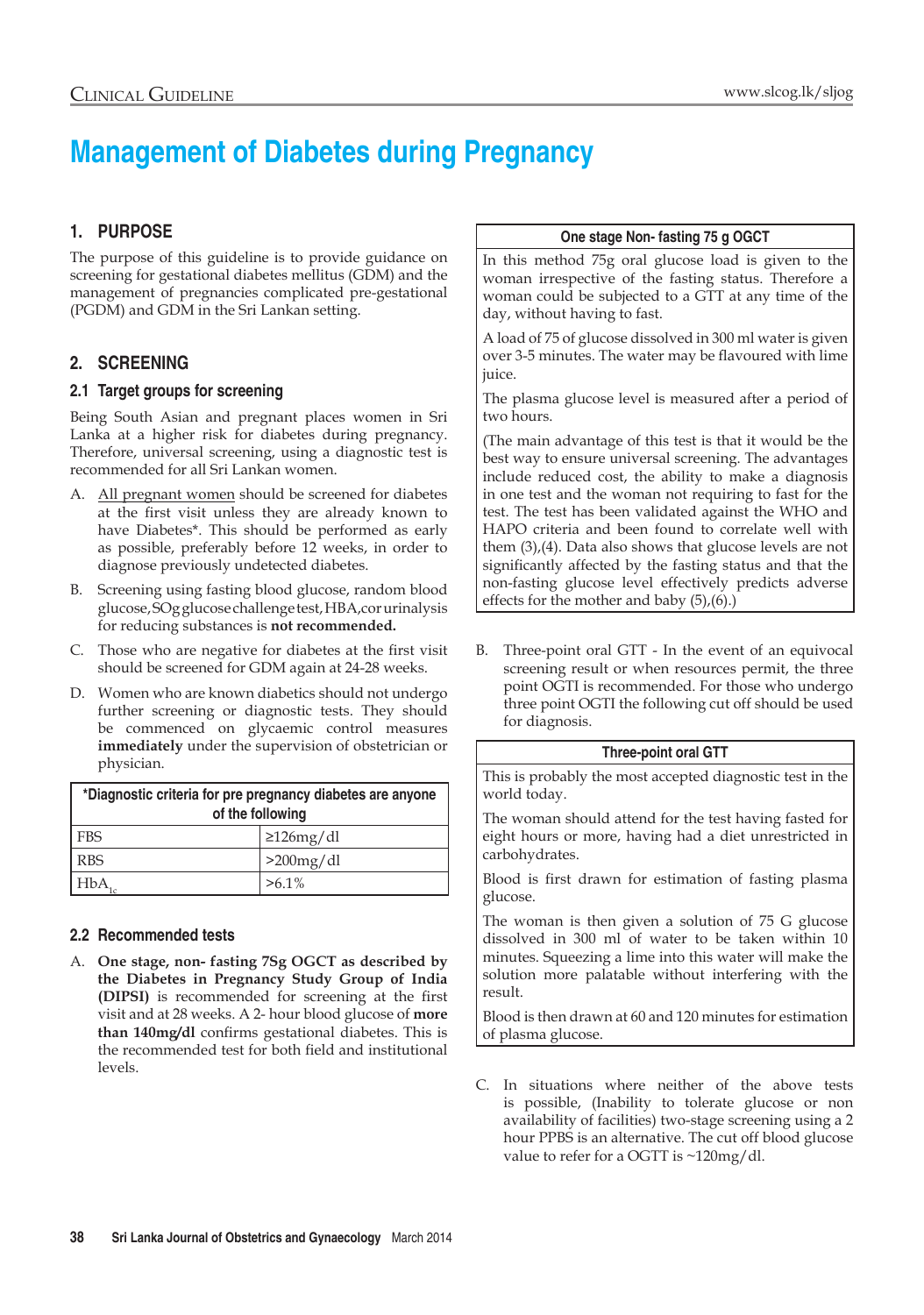#### **2 hour Post Prandial Blood Glucose Testing (PPBS)**

Advice the woman to have normal diet.

The time of starting the meal needs to be noted. The meal should be completed within 15 minutes.

The two-hour cut off is calculated from the time of starting the meal.

At the end of two hours blood sample should be tested for blood sugar levels using glucometer or other laboratory method.

## **4. Management - Women with established Diabetes**

## **4.1 Pre Pregnancy care**

The importance of avoiding unplanned pregnancy is an essential component of diabetes education for women with diabetes.

Women with diabetes who are planning to become pregnant and their families should be offered information on how diabetes affects pregnancy and how pregnancy affects diabetes.

Discuss their plans for pregnancy and reinforce an appropriate contraceptive method. Any type of contraception can be used except for women BMI > 25kg/m2 where DMPA should not be used. Pregnancy is contraindicated if the woman has proliferative retinopathy, stage 2 or above chronic kidney disease or major cardiac disease.

All women with diabetes wishing to conceive **MUST** be encouraged to seek specialist advice to ensure satisfactory glycaemic control (HbA<sub>1c</sub> < 6.1%) before conception.

Ideally the decision to embark on pregnancy in known diabetics should be decided on based on her  $HbA_1$ . A value of 6.1 or below would be ideal if safely achievable. Women whose levels are above 10% should be strongly advised against conception until good glycaemic control is achieved, in view of higher risk of congenital anomalies.

Stress that good planning and control will help to achieve pregnancy outcome to be equivalent to that of a non-diabetic women. They should be informed that establishing good glycaemic control before conception and maintaining this throughout pregnancy will reduce the risk of miscarriage, congenital malformation, still births and neonatal deaths.

Women who are using either metformin or insulin for glycaemic control should be advised that these are safe for use during the peri-conception period and into their pregnancy. Self-testing of blood sugar should be encouraged wherever economically feasible.

Women must be encouraged to achieve a normal weight before becoming pregnant, especially those with a body mass index above 25 kg/m'- They must receive advice about reducing weight using lifestyle modification.

Known diabetics should be assessed for diabetic nephropathy and retinopathy before and during pregnancy. (see below)

Start **Folic acid 5mg daily** when trying to conceive.

## **4.2 Antenatal Care**

#### **At the first visit**

- Refer for specialist care immediately once identified. These women are best managed with combined inputs from a physician and an obstetrician.
- Start/ continue Folic acid **5mg daily** up-to 12 weeks of gestation. Change to **1mg daily** from 12 weeks onwards.
- Low dose Aspirin (75 mg daily) should be commenced, if there is no contraindication.
- Check  $HbA_{1c}$  (ideally 6.1% or less).
- Dating ultrasound scan using either crown rump length or head circumference is recommended.
- Women with pre-existing diabetes mellitus must be screened for diabetic end-organ damage (retinopathy, nephropathy and cardiovascular disease)
- Retinopathy screening is recommended at least twice during pregnancy (at first contact and at 28 weeks).
- Women with serum creatinine  $>120$  ~mol/litre or 24 hour urinary protein excretion exceeding 300mg must be referred for renal specialist's advice.
- Women with complicated diabetes should be managed at a tertiary care institution by a multidisciplinary team.

## **Antenatal Appointments**

- These women must be identified as high risk and managed almost entirely by a specialist Obstetrician led team.
- Public Health Midwife should visit such women once in every 2 weeks (refer guideline on domiciliary care for high risk pregnancies).
- Review by the obstetric/diabetic team once every 2 weeks throughout the pregnancy
- Anomaly scans at 18-20 weeks and Obstetric reviews at 22-24, 28, 32 and 36-37 weeks with ultrasound growth assessments.
- If required, antenatal steroids for fetal lung maturity may be used. Women should be admitted to hospital for glycaemic control during therapy since glucose levels rise in response to steroids.
- More attention should be given to the woman with diabetes during antenatal preparation for breast feeding as they need to start and establish breast feeding quickly to prevent hypoglycaemia of newborn.
- Refer to dental surgeon for screening and maintenance of oral hygiene.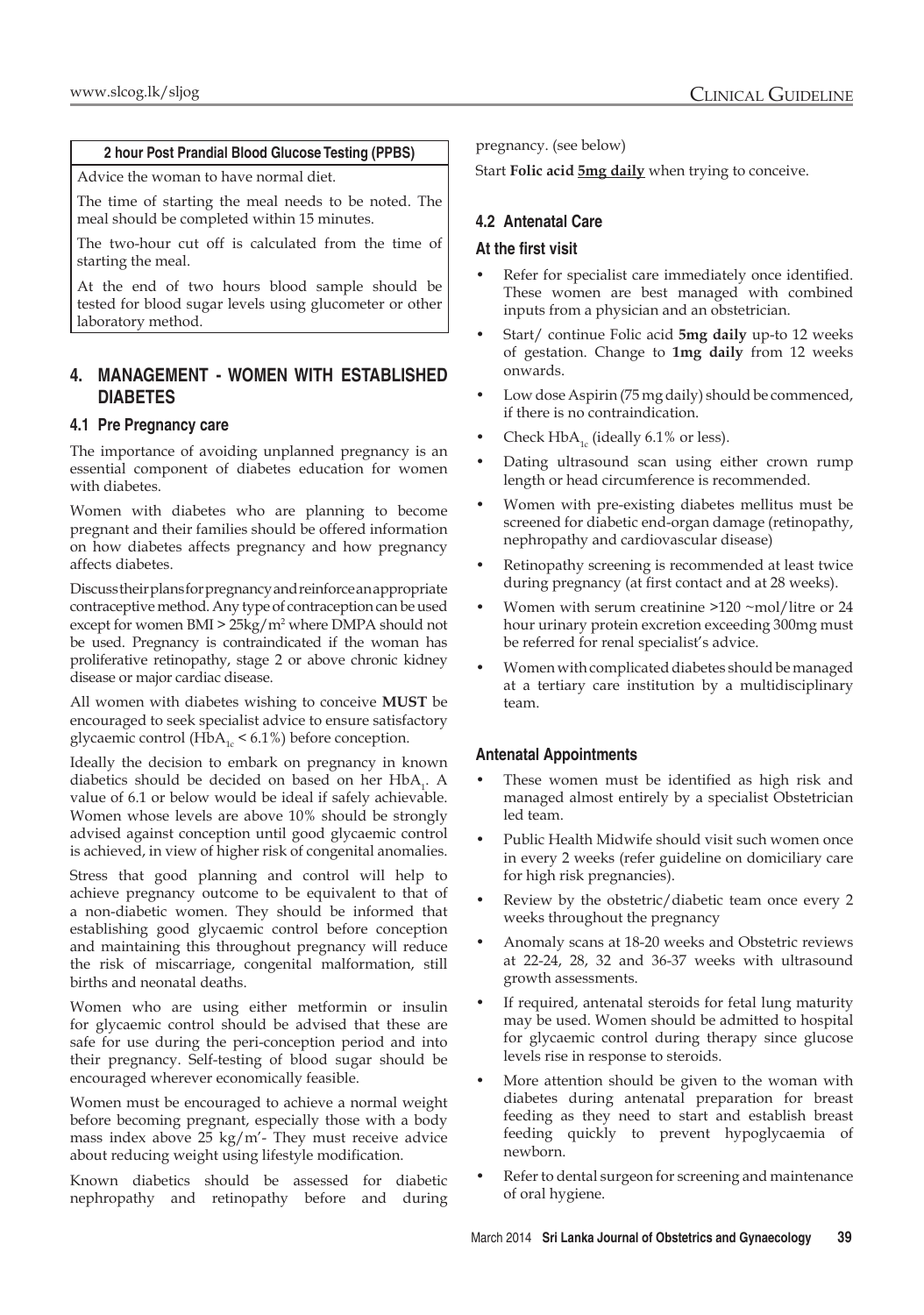### **4.3 Medical nutrition therapy (MNT)**

MNT is the cornerstone of the management of diabetes in pregnancy. Women must be referred to a dieticianj diabetic educator nurse where one is available.

Emphasise the importance of small frequent meals, food with low glycaemic index. Dietary advice should be culture sensitive.

## **4.4 Exercise**

Exercise has an insulin-like action and women with GDM and pre-existing diabetes complicating pregnancy. Therefore, diabetic women must be encouraged to engage in regular exercise.

The intensity of exercise would depend on the woman's level of fitness, presence of complications and familiarity with exercise.

Ideally this should be at least 30 minutes per day of an activity, which leaves her slightly breathless.

Women on insulin must be aware of the tendency to hypoglycaemia and dehydration during exercise.

## **5. Glyceamic control and Monitoring**

#### **5.1 Glyceamic Control**

*5.1.1 The aim is to achieve optimum glycaemic control throughout the day for the duration of the pregnancy (avoiding hypoglycaemia)*

|  |  | The target values for glycaemic control are given below: |  |  |
|--|--|----------------------------------------------------------|--|--|
|  |  |                                                          |  |  |

| Table 2. Target values in glycemic control                                          |                                                          |                                           |  |  |  |  |
|-------------------------------------------------------------------------------------|----------------------------------------------------------|-------------------------------------------|--|--|--|--|
|                                                                                     | Fasting and pre- 2 hour post meal<br>meal                |                                           |  |  |  |  |
| Venous plasma                                                                       | 70 - 90 mgjdl (3.9<br>$-5.0$ mMol/L)                     | Below 120 mgjdl<br>$(6.7 \text{ mMol/L})$ |  |  |  |  |
| Capillary blood                                                                     | 80 - 103 mgjdl $(4.4 \mid 118$ mgjdl<br>$-5.7$ m $Mol/L$ | (6.5)<br>mMol/L                           |  |  |  |  |
| (The equivalent capillary blood values were derived<br>using a conversion formula7) |                                                          |                                           |  |  |  |  |

Refer the mother to a Diabetic Educator Nursing Officer (DENa) where one is available.

At diagnosis, offer dietj lifestyle advice with a recorded glycaemic assessment within 1-2 weeks.

Majority of these women can achieve optimal glycaemia with modest changes in diet and exercise. Consider insulin and /or metformin treatment if suboptimal glycaemia persists despite diet and exercise modifications. The choice of these treatments will depend on physician and patient preferences.

Ideally the insulin regimen should be adjusted to achieve targets: in most cases with moderate to severe hyperglycaemia three doses of short acting pre prandial

insulin combined with a single dose of basal insulin at bed time is required. However, twice-daily dose of pre mixed 30:70 insulin has better patient compliance with adequate control of blood sugar in most cases. If blood sugar is not controlled by this twice-daily regimen, adding metformin or soluble insulin to cover lunch is an alternative.

#### **Use of ACE inhibitors, statins and ARBs are contraindicated during pregnancy**

#### **5.2 Monitoring of glycaemic control**

Self-monitoring of blood glucose (SM BG) with close liaison with the diabetic team is recommended for those who are able to afford a glucometer and test strips. (However, in view of variable quality of glucometers women must be advised to crosscheck the values occasionally with estimations made by a reliable laboratory.

For women who cannot afford the cost of 5MBG, monitoring with regular 6 point blood glucose monitoring should be offered.

The frequency of such monitoring should be decided by the overall glyceamic control, presence or absence of fetal macrosomia and the period of gestation;: with at least four weekly reviews in pregnancy two weekly reviews in late pregnancy.

Schedule ultrasound measurement of AC at 28, 32 and 36 weeks. If AC > 90 centile at any stage, consider insulin therapy to target 2 hour PPBS to be less than 100mg/dl but avoiding hypoglycaemia.

If crossing centiles or AC <10 centile, do AFI and request obstetrician review.

Insulin requirements change throughout the pregnancy. If requirements are falling (or maternal

hypoglycaemia occurs frequently) request early obstetrician review for fetal assessment.

HbA<sub>1c</sub> < is not a reliable indicator of glycaemic control in **the second and third trimesters.**

## **6. Delivery and intra natal care**

#### **6.1 Timing of delivery**

For women with pre-pregnancy diabetes or who receive insulin therapy, schedule obstetrician review at 36-37 weeks for planning their delivery at 38-39 weeks.

For women on diet control and/or women having optimal glycaemic control and, carrying a normally grown baby, there is insufficient evidence to suggest the best time for delivery.

Diabetes alone is **not** an indication for a caesarean section.

The obstetrician should make the decision after discussing with the woman.

Delivery should be arranged in the day time, when all supports are more easily available.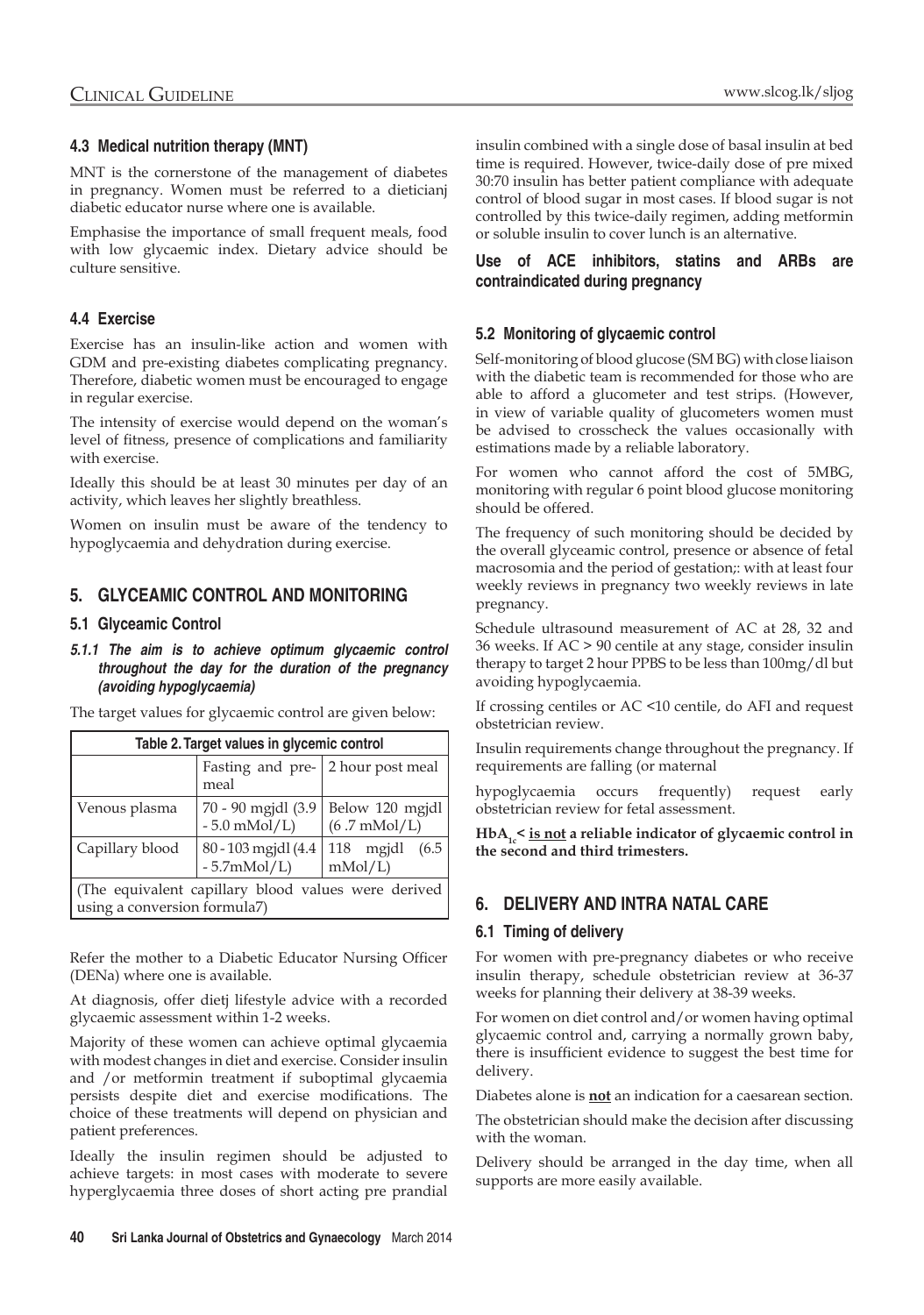## **6.2 Labour care**

Second tier obstetric on-call (SHO/Registrar) should be informed of any woman with diabetes at the onset of labour. He/she should be present for the delivery. It is recommended to involve the medical team in the management of difficult cases.

Inform on-call neonatal team of any planned/ imminent delivery of a diabetic mother.

During labour and birth, capillary blood glucose should be monitored 1-2 hourly in women with diabetes and maintained at between 4 and 7 mmol/litre. (72 - 126 mg/ dl). These CBG records should be entered in the partogram.

Hartmann's/ normal saline or Insulin-dextrose - potassium (GIK) infusion should be started if the values are lower or higher respectively.

## **7. Post natal care**

#### **7.1a. Neonatal care**

Handover care of newborn, to neonatal team.

Ensure delivery-to-abdomen and initiate breastfeeding as early as possible (within first Y, to 1 hour) unless specific concerns prevent such action.

Take all suitable essential newborn care (ENC) measures to avoid hypothermia.

Blood glucose testing should be carried out routinely in babies of women with diabetes at 2-4 hours after birth. The mother must be informed about this antenatally to prevent unnecessary distress.

Neonatal blood glucose values below 36 mg/dl (2 mMol/L) should trigger action.

Blood tests for polycythaemia, hyperbilirubinaemia, hypocalcaemia and hypomagnesaemia should be carried out for babies with clinical signs.

#### **7.1b. Immediate post partum care**

It is recommended that the mother be tested for random blood glucose within 4 hours of delivery. The decision to manage maternal diabetes with insulin or oral medication should made within the first 48 hours after delivery and prior to discharge from hospital.

If the mother received insulin in the antenatal period, it is recommended that the dose needs adjustments to pre pregnant doses in those with type 2 diabetes mellitus or be maintained on diet alone in those with GDM. This decision should be based on her post partum blood glucose value. If FBG exceed 126mgjdl or RBS exceeds 200mgjdl, insulin in a lower dose (usually half of the antenatal dose) or metformin would be required. This decision is best left to the managing physician who should be responsible for the woman's long term care.

#### **7.2 At hospital discharge**

Inform MOH and area PHM through woman's pregnancy record.

For women with pre- gestational diabetes, prescribe suitable hypoglycaemic agent, restart statins, schedule follow up clinic date at the medical clinic.

For women who developed GDM, give a date or make arrangements to screen for diabetes mellitus at 6 weeks postpartum (see below for details).

Discuss and help to decide on the suitable contraceptive method.

#### **7.3 Late Postnatal care and follow up**

At 6 -8 weeks postpartum, all women with GDM are screened for diabetes mellitus. The test of screening is ideally the 75g OGTT. FBS is an alternative if resources are limited. Women whose fasting venous plasma glucose is above 100 mgjdl (5.5 mMol/L) must be referred for further evaluation.

Women who have been diagnosed with GDM and are screen-negative at the 6 week review should receive lifestyle advice and **screening for diabetes mellitus annually** with at least a FBS. The importance of maintaining a normal BMI and the contribution of breastfeeding to weight loss must be emphasized.

## **8. Family Planning**

- **8.1** All reliable methods of family planning can be used as appropriate for the needs of the individual woman with diabetes.
- **8.2** For women with BM I >25kg/m', DMPA is best avoided.
- **8.3** Women with type 2 diabetes should be advised to complete their family within 5-10 years of diagnosis of diabetes in view of possible development of complications.

## **References**

- 1. NICE, clinical guideline 63 Diabetes in pregnancy: management of diabetes and its complications from pre-conception to the postnatal period. 2008, National Institute for Health and Clinical Excellence.
- 2. Seshiah V., Das AK.,BalajiV et aI., Gestational Diabetes Mellitus - Guidelines. Journal of the Association of Physicians of India. 2006. 54: 622- 628
- 3. IADPSGCP, International Association of Diabetes and Pregnancy Study Groups Recommendations on the Diagnosis and Classification of Hyperglycemia in Pregnancy. Diabetes Care, 2010. 33(3): p. 676-682.
- 4. Kuhl C. Insulin Secretion and insulin resistance inpregnancy and GDM. Implications for diagnosis